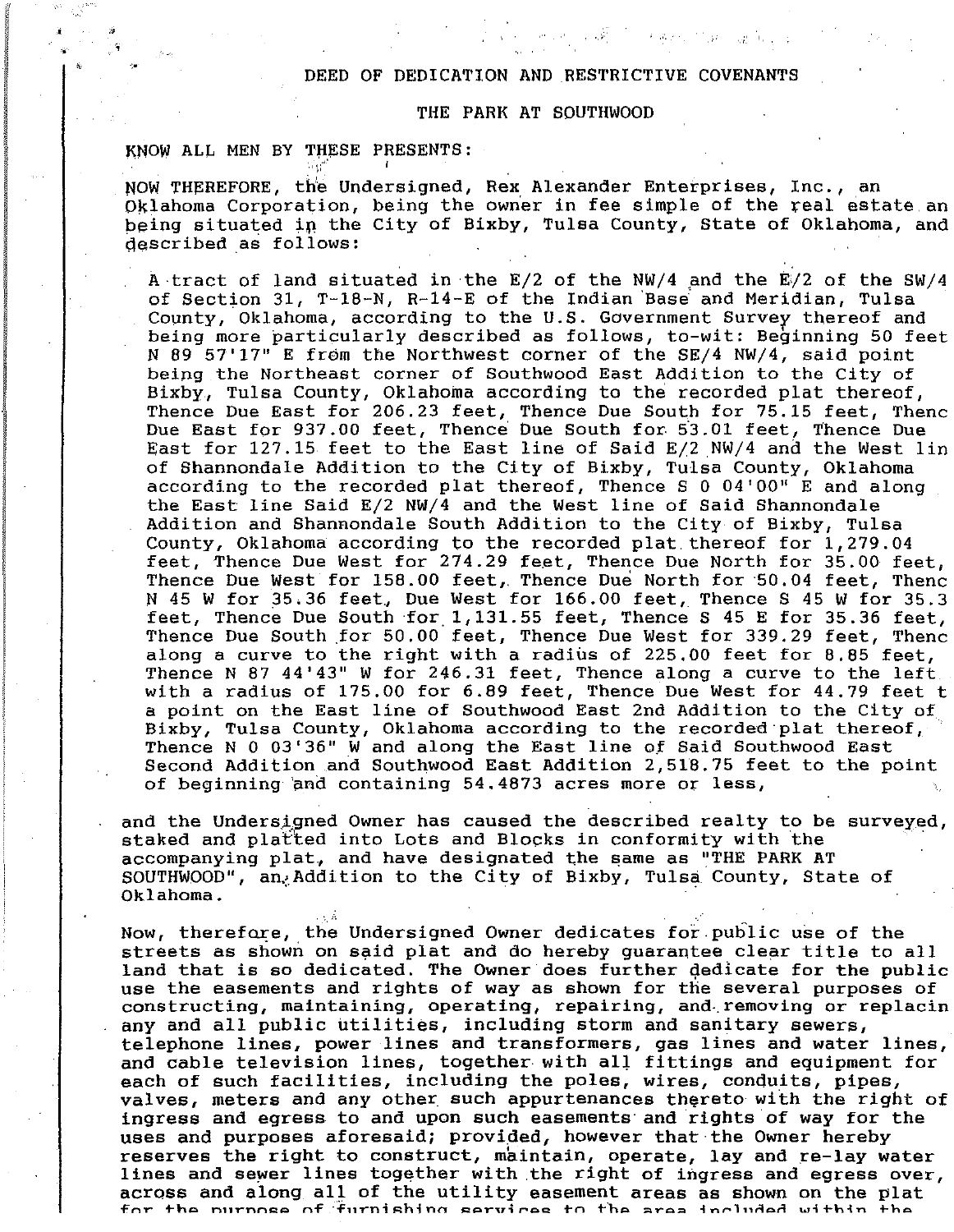FURTHER, the Owner, for the purpose of providing and orderly development of the property above-described, (hereinafter referred to as THE PARK AT SOUTHWOOD), and for the purpose of insuring adequate restrictions for the mutual benefit of the undersigned Owner, it's successors, grantees and assigns, does hereby impose the following restrictions and covenants, which shall be enforceable by the lots within THE PARK AT SOUTHWOOD.

,  $\sim$ 

','

**INSURANCE** 

- A. In connection with the provisions for water and sanitary sewer services, all of the Lots in THE PARK AT SOUTHWOOD are subject to the following covenants and restrictions, to-wit:
	- 1. The owner of each lot shall be responsible for the protection of the public water mains and of the publip sanitary sewer facilities located on his lot and shall prevent the alteration of grade within the easemen areas (in excess of two feet) from the original contours or any construction activity which may interfere with such public water mains and/or public sewer facilities.
- 2. The City of Bixby, Oklahoma, or it's successors will be responsible for ordinary maintenance of public water mains and sanitary sewer facilities, but,the owner of any lot shall pay for damages or relocations of such facilities caused or necessitated by acts of the owner of his qgents or contractors.
- 3. The City of Bixby, Oklahoma, or it's successors, through it's proper agents and employees, shall at all times have the right of access with their equipment to all easement-ways shown on the plat or provided for in the Certificate of Dedication, for the purpose of installing, maintaining, removing, or replacing all or any portion of such underground water, sewer and storm sewer facilities.
- 4. The foregoing covenants and restrictions concerning water, sewer and drainage facilities shall be enforceable by the City of Bixby, Oklahoma or it's successors, and the lot owners shall be bound thereby.
- B. In connection with the provisions for underground Electricity, Gas and Communication services, all of the property in THE PARK AT SOUTHWOOD is subject to the following covenants and restrictions, to-wit:
	- 1. Overhead pole lines for the supply of electric and communication service may be located along the west and east side of said addition. Street light poles or standards may be served by underground cable and elsewhere throughout said addition all supply lines shall be located underground, in the easement ways reserved for the general utility services and streets, shown on the attached plat. Service pedestals and transformers, as sources of supply of secondary, voltages, may also be located in said easement ways.
	- 2. Underground service cables to all houses described in paragraph  $(1)$ may be run from 'the nearest service pedestal or transformer to the poin of usage determined by the location and construction of such'house as may be located upon each said lot, provided that upon installation of such service cable to a particular houee, the suppliers of electric and communication services shall thereafter be deemed to have a definite. '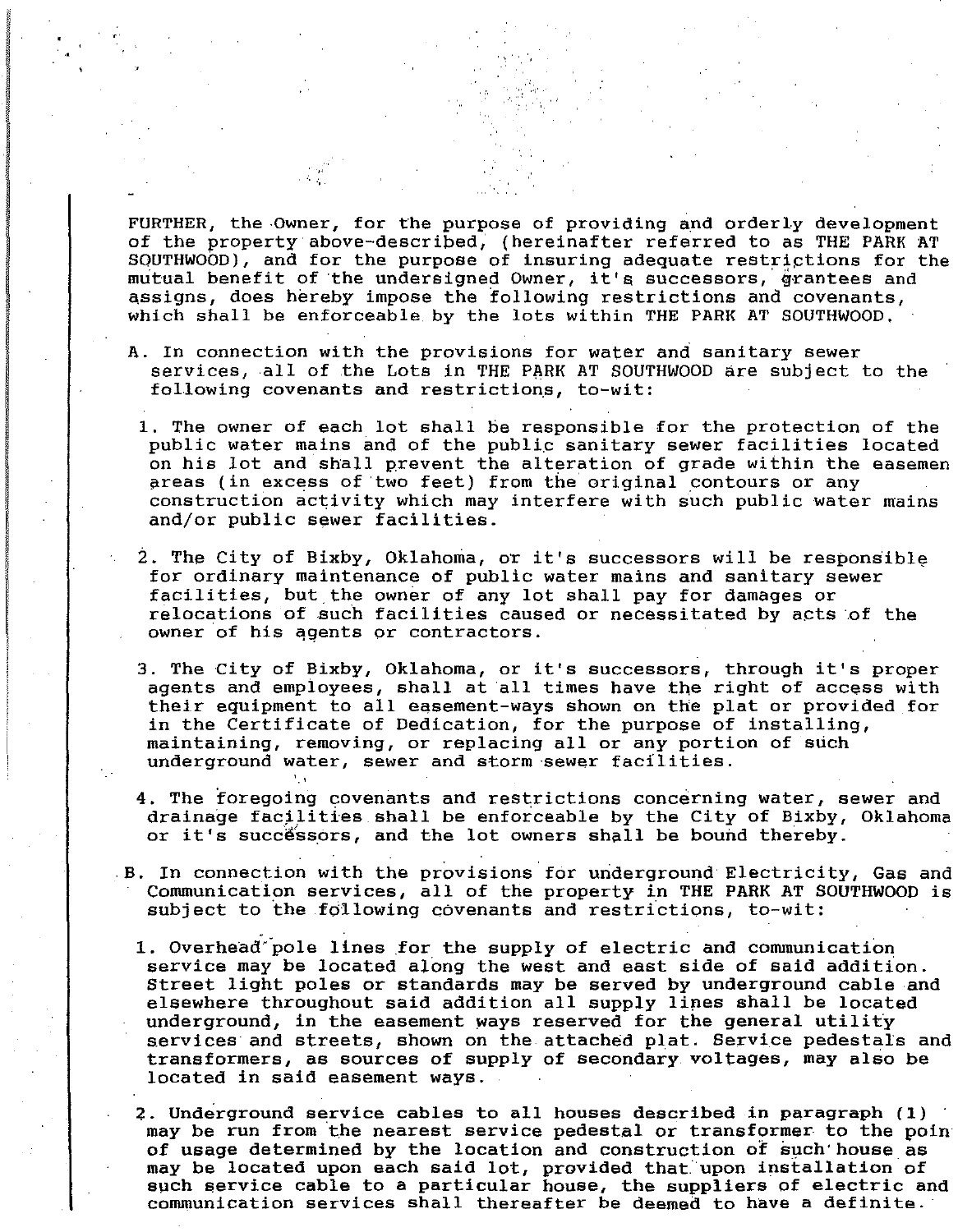permanent, effective and exclusive easement on said lot, covering a fi foot strip extending 2.5 feet on each side of such service cable, extending from the service pedestal or transformer to the service entrance on said house.

- 3. The suppliers of electric, communications and natural gas services, through its proper agents and employees shall at all times have right access to all such easement ways shown on said plat, or provided for i this deed of dedication for the purpose of installing, maintaining, removing, or replacing any portion of said underground facilities so installed by them.
- 4. The owner of each lot shall be responsible for the protection of the underground electric, communication or natural gas facilities located ( his property and shall prevent the alteration of grade or any construction activity which may interfere with said electric, communication or natural gas facilities. The companies will be responsible for ordinary maintenance of their underground facilities, but the owner will pay for damages or relocation of such facilities caused or necessitated by the acts of the owner or his agents or contractors.
- 5. The foregoing covenants concerning underground electric, communicatio and natural gas facilities shall be enforceable by the suppliers of electric, communication and natural gas services, and the owner agrees to be bound hereby.
- 6. The owner of each lot in the subdivision that is affected by the electric power transmission line easement in Book 2325, Page 16 in the office of the County Clerk in Tulsa County, Oklahoma and condemnation proceedings No. 87153 in District Court, Tulsa County, Oklahoma, on March 24, 1954 and identified on the face of the plat, is prohibited from the construction of any improvements other than fencing as outline in Section E hereinafter described.
- C. Architectural Committee and Construction Standards. An architectural Committee will be formed to review and approve any improvements on any lot and shall also be responsible for the interpreting the development and construction standards contained herein. Rex Alexander Enterprises, Inc., the Developer, its successor, assigns, or appointees are hereafte referred to as the Architectural Committee.
- D. The minimum building set-backs for dwelling units shall be as follows:
	- 1. Front yard

Twenty-five feet  $(25')$ 

Five feet (5')

20%

2. Side yard

3. Rear yard

Easements take precedent to the above set-backs.

- E. Lot use restrictions.
	- 1. No lot shall be used for business or professional purposes of any kin or for any commercial or manufacturing purpose.
	- 2. No noxious or offensive activity shall be carried on upon any lot. Nothing shall be done upon any lot which may be or become an annovance Of a nuisance to the neighbors-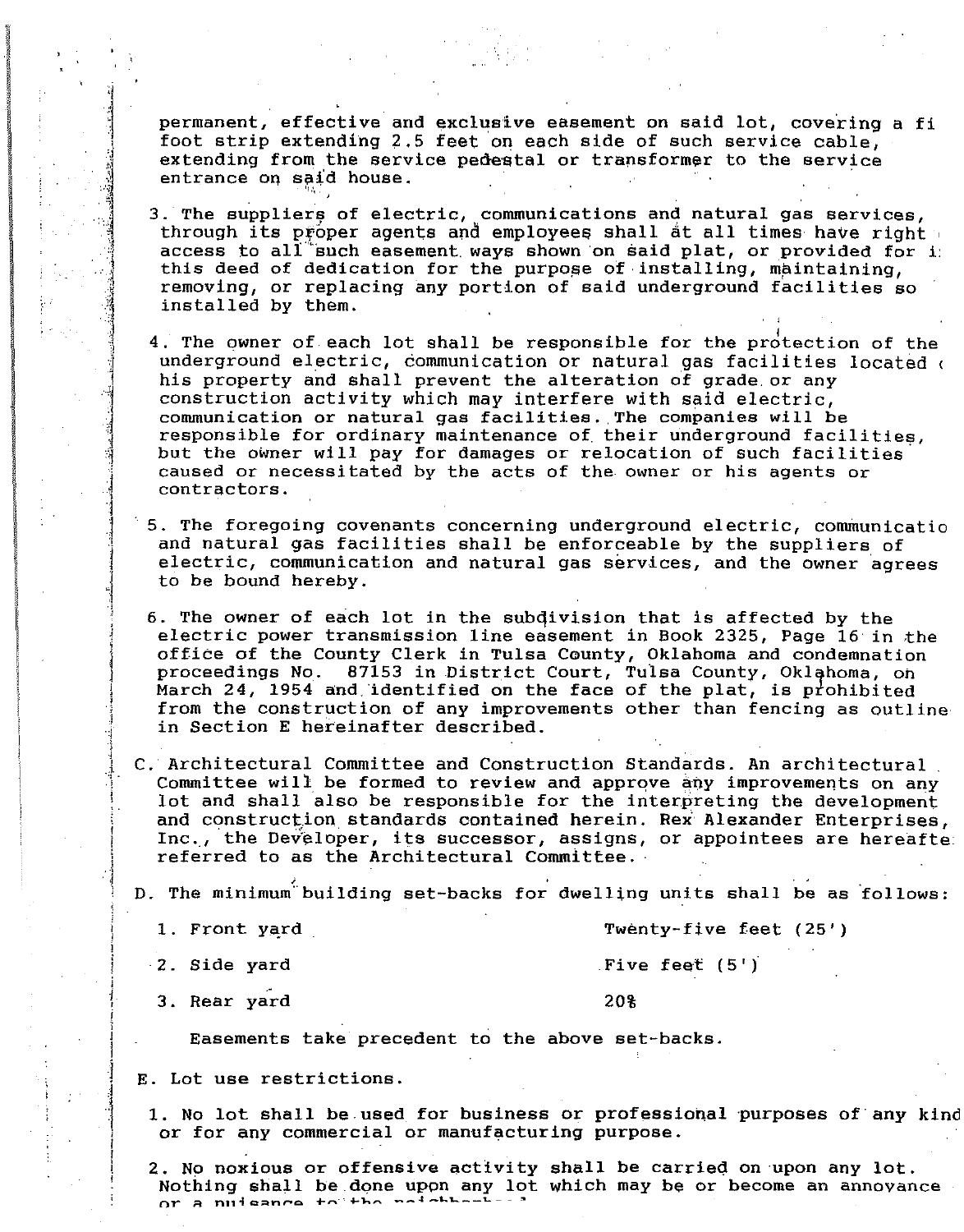F. Fence restrictions.

., "

I I ,

- 1. No fence or wall shall be erected, placed or altered on any lot neare to the street than the minimum front yard set-back established herein and shown on the attached plat of THE PARK AT SOUTHWOOD, and no fence o wall shall exceed'six (6) feet in height above ground ievel.
- 2. Chain-link fences will be permitted, provided the are constructed with a wood top rail joining wood posts and wood gate posts.
- 3. Wood fences shall be constructed of #2 Cedar or Redwood or better.
- G. Dwelling material and size restriction.
	- 1. No building or dwelling unit on any lot shall be constructed with les, than thirteen (1300) square feet of enclosed living area for any single family unit, exclusive of open porches, garages, or breezeways; in the event of a dwelling having more than one (1) story, there shall be a minimum of one thousand (1000) square feet on the first story and not less than Eight-hundred (600) square feet on the second story, exclusive of open porches, garage, and breezeways.
	- 2. No building or dwelling unit shall be erected, placed or constructed on any lot in this addition unless at least  $\mathbb{R}$  forty per cent (40%) of the exterior walls thereof be brick, brick veneer, stone or stone veneer; provided, however, that the area of all, windows and doors located in said exterior walls shall be excluded in the determination of the area of said exterior walls, and further provided that where a gable-type roof is constructed and a part' of the exterior wall is extended above. interior roof, then that part of such wall extended above the exterior room ceiling height may be constructed of wood material and shall also be excluded from the square foot area in the determination of the area of the exterior walls of said residence.
	- 3. No dwelling structure, garage, or accessory building shall have a roof pitch of less than '5 in 12 and any roof constructed of composition shingles, the shingles will be Heritage II or equal. No other composition shingle will be allowed.
- H. Sidewalks

 $\ddot{\phantom{a}}$ ,

.~ ~ , i

> 1  $\parallel$  $\big\}$ ,

l , j 1  $\cdot$  . .

. .

- 1. It shall be the responsibility of the builder on each lot to construct sidewalks'a minimum of four (.4) feet wide and three (3) feet behind the back of curb and within the roadway right-of-way.
- 2. Sidewalks shall be constructed of finished Portland cement concrete.
- $\begin{bmatrix} 1 \\ 1 \end{bmatrix}$ I. Antennae and aerial restrictions.
	- 1. No exterior radio or television aerial wires or antennae shall be .permitted that extends above the roof ridgelipe of the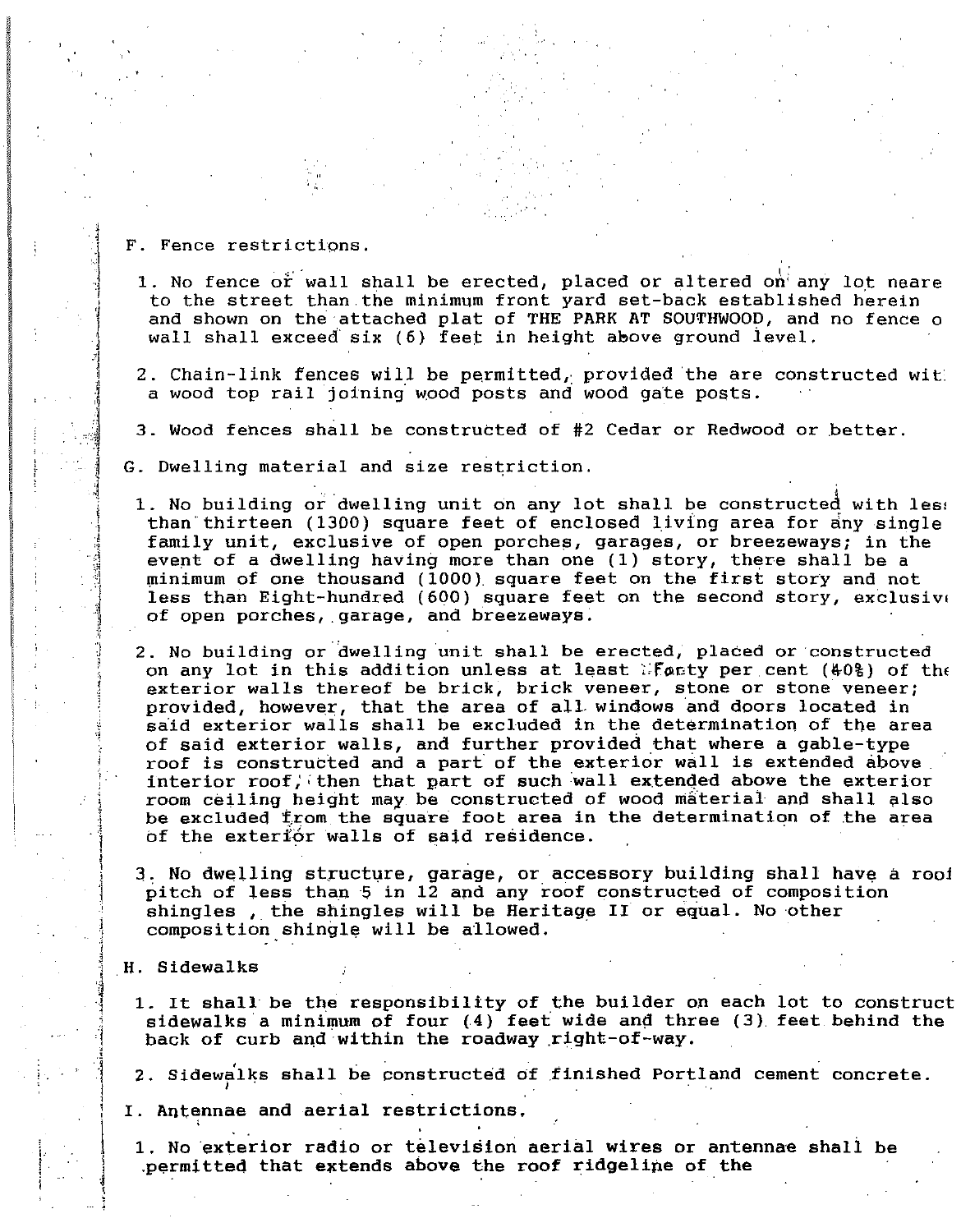## J. Detached garages.

- 1. Detached two  $(2)$  car garages conforming to the architecture of the dwelling structure, conforming to all other restrictions and covenants and codes and approved by the developer of THE PARK AT SOUTHWOOD may be constructed in the addition.
- K. Temporary structures.
- 1. No out-building, garage, shed, tent, trailer, basement or temporary building shall be used for permanent or temporary residence purposes; provided that this paragraph shall not be deemed or construed to prevent the use of a temporary shed during the period of actual construction of any structure on any such property, nor the use of adequate sanitary toilet facilities for workmen which shall be provided by the builder during such construction.

,  $\hat{\gamma}$  ,

,I,',

L. Accessory and out-buildings.

, '

|<br>|-<br>| | | | | | | | |

**,,,,,,,,,,,,,,,,,,,** 

Edward March Corp.<br>In 1972<br>In 1972 I , , i I I ,

- 1. Accessory buildings shall conform to the dwelling structure architecture, and shall not extend beyond the front building line' of said dwelling.
- M. No truck, camper, motor home, trailer, boat, or vehicle of any type (whether operable or not) may be parked, kept or stored on any lot except in a garage or screened area behind the building line of the tract for more than forty-eight (48) hours during any seventy-two (72) hour period,
- N. Livestock and poultry prohibited: No animals, livestock, or poultry of any kind shall be raised, bred or kept on any part thereof, except that dogs, cats, or other household pets may be kept, provided they are not kept, bred or maintained for commercial purposes.
- O. Billboards prohibited: The construction or maintenance of billboards or advertising boards or structures on any lot is specifically prohibited, except temporary billboards advertising sale or rental of such property are permitted, provided they do not exceed nine {9) square feet in size,
- p. Existing structures: No existing, erected building or structure of any sort may be moved onto or placed on any of the Lots in THE PARK AT SOUTHWOOD.
- Q. Obstructions: No object, including vegetation, shall be permitted on any corner lot which Obstructs reasonably safe and clear visibility of pedestrian or vehicular traffic through site lines parallel to the ground surface at elevations between Two (2) feet and Six (6) feet above the roadways.
- R. Lot division: No lot shall be split or further subdivided so as to reduce the area thereof, except as necessitated by correction of encroachments or other boundary deficiencies caused by errors in surveying and/or construction.

taxes in full

': I

19 tc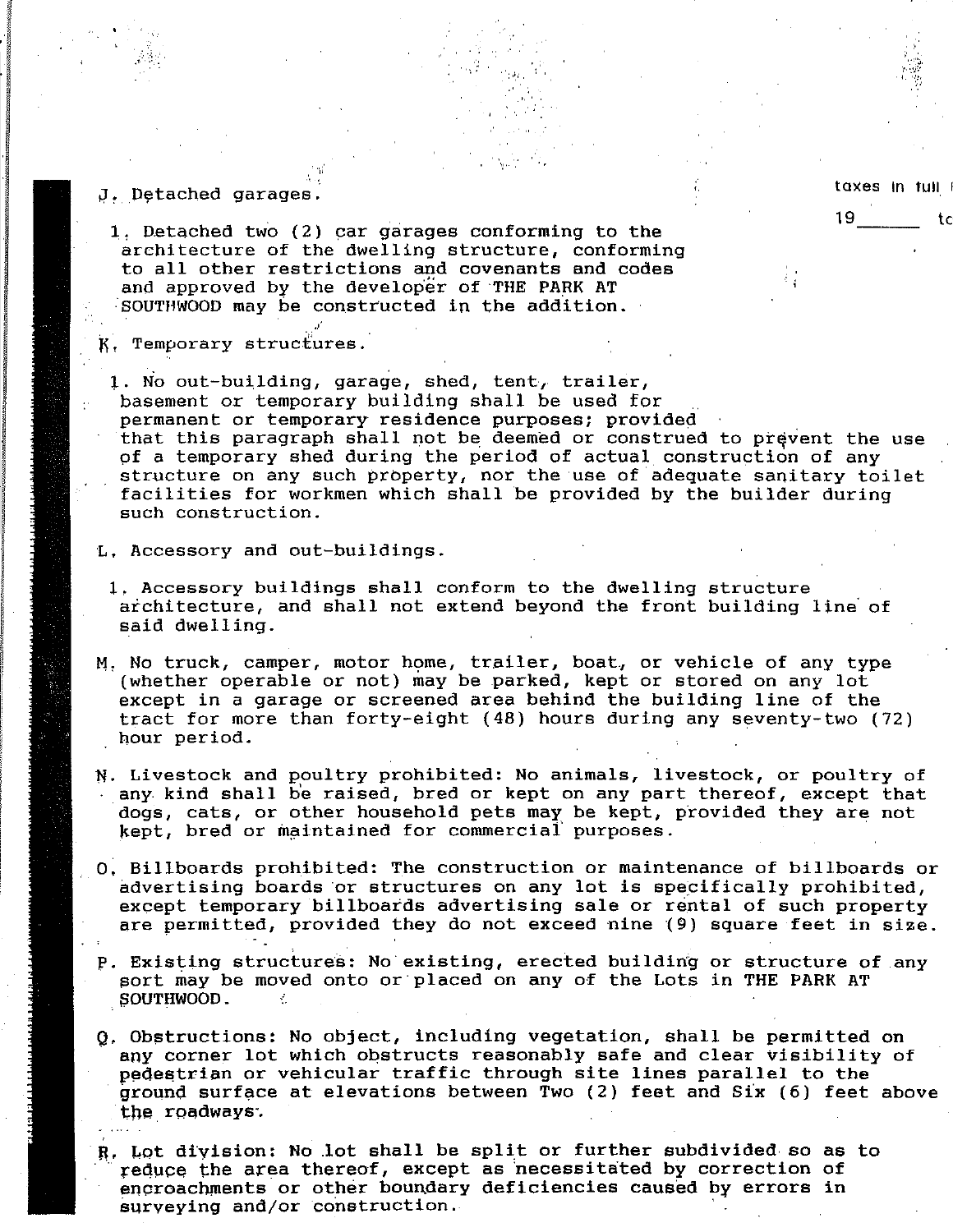S. Reserve Areas and Common Areas.

f I !

, .1

1. All streets shall be graded, base material applied and surface paved in accordance wi"t'h the current Engineering Design Standards of the City of Bixby to include curbs and gutters, street name signs in place, visual screens established, utilities and street lights installed, drainage structures constructed in accordance with the approved plans on file in the office of the City Engineer by the Owner, at his expense, and in compliance with the Engineering Design Standards of the City of Bixby. The streets, sidewalks and storm sewer shall be maintained in good repair by the Owner for a period of Two (2) years after the City's written acceptance of the construction, and all other improvements shall be maintained in good repair by the Owner for a period of One (1) year after the City's,written acceptance of the construction.

2. Reserve area designated "A" on the attached plat are areas that will be dended to the Homeowners Association of THE PARK AT SOUTHWOOD for the 'their use and benefit and will be limited to construction of public utilities and storm water drainage facilities and appurtenances thereto. CPark and recreational facilities so constructed will receive prior approval by the City Council'of the City pf Bixby, Oklahoma. Maintenance will be according to paragraph 4 below.

- 3. Detention and storm water drainage facilities are in easement grants that will be deeded to the Homeowners Association and construction shall be in accordance with the current standards and 'specifications of the City of Bixby, Oklahoma'. No wall, fence, building or other structure shall be place or maintained in the detention easement area, nor shall there be any alteration of grade or contours in the detention easement area unless approved by the City of Bixby, Oklahoma.
- 4. The Storm Water Detention facility shall be maintained by ,the Owner until the establishment of the "THE PARK AT SOUTHWOOD" Homeowners<br>Association. The Homeowners Association shall be thereafter respe The Homeowners Association shall be thereafter responsible for the maintenance which shall be performed in the following manner: . (1) The side slopes shall be'maintained smooth at slopes not to exceed 4:1 ratio. (2) A cover of vegetation shall be maintained on all slopes. (3) Vegetation:;shall be watered as necessary to maintain a vigorous growth. (4) The' facility shall be mowed regularly as required during the growing season. (5) All concrete, rip~rap and appurtenances shall be maintained in good, condition. (6) Outflow structures shall be kept free of debris. In the event the Owner or Homeowners association shall fail to adequately and properly maintain the storm water detention facility, the City of Bixby, Oklahoma or its designated contractor may enter the area, perform necessary maintenance, and the cost of said maintenance shall be paid for by the responsible party.
- T. Enforcement: Enforcement to restrain violation of the covenants or to recover damages shall be by proceedings at law in a court of competent jurisdiction or in equity against any person or persons violating or attempting to violate and covenant herein; and may be brought by the Owner or Owners of any lot or having any interest·therein, whether acting jointly or severally. The developer or Property Owners Association shall not be obligated to enforce any covenant or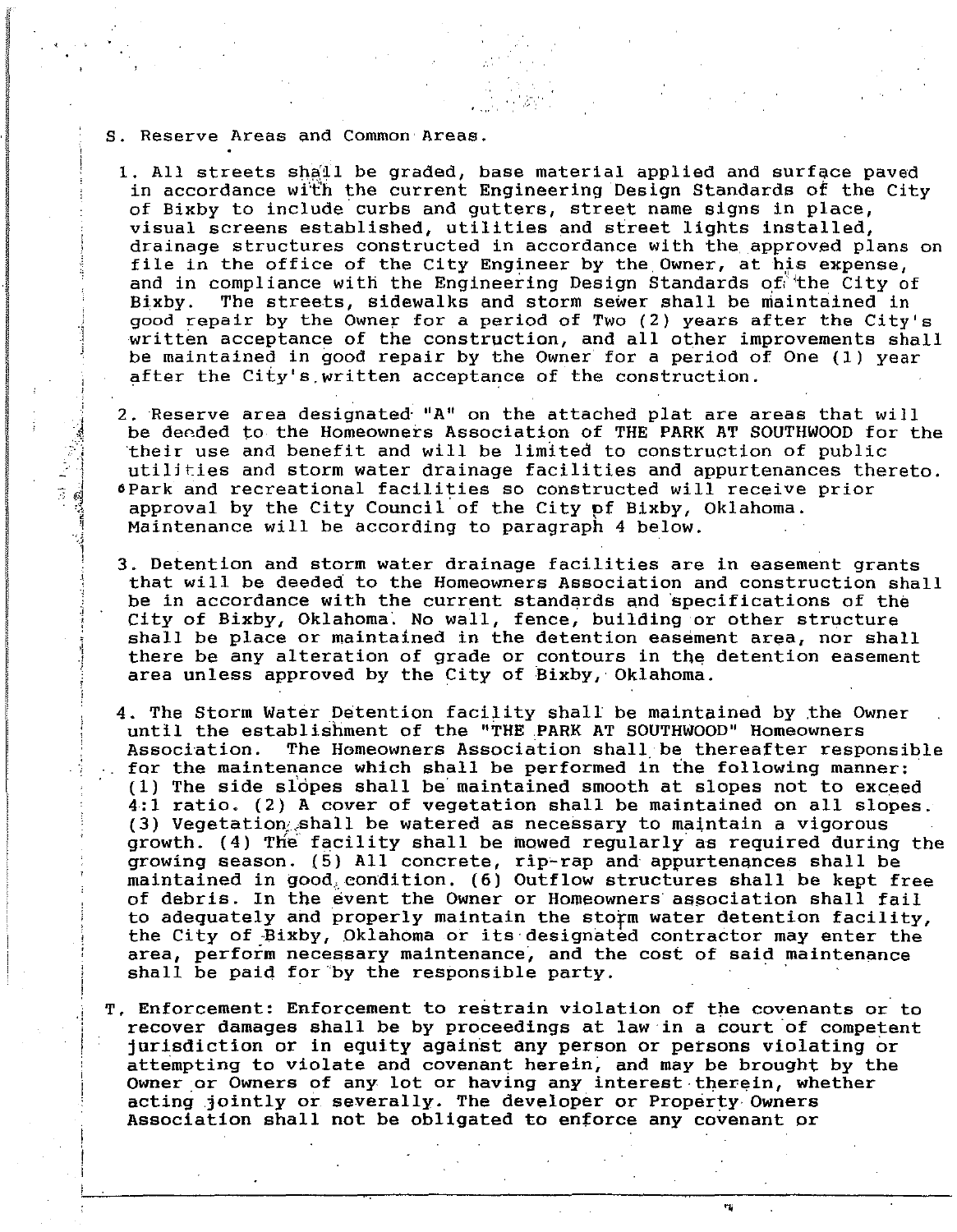restriction through legal proceedings.

. "',i 'I, '

I

 $\label{eq:2} \begin{split} \mathcal{D}(\mathcal{U},\mathcal{V},\mathcal{V})=\mathcal{D}(\mathcal{U},\mathcal{V})=\mathcal{D}(\mathcal{U},\mathcal{V})=\mathcal{D}(\mathcal{U},\mathcal{V})=\mathcal{D}(\mathcal{U},\mathcal{V})=\mathcal{D}(\mathcal{U},\mathcal{V})=\mathcal{D}(\mathcal{U},\mathcal{V})=\mathcal{D}(\mathcal{U},\mathcal{V})=\mathcal{D}(\mathcal{U},\mathcal{V})=\mathcal{D}(\mathcal{U},\mathcal{V})=\mathcal{D}(\mathcal{U},\mathcal{V})=\mathcal{$ 

I I a. International

- U. Property Owners Association: The Owners have formed or shall cause to ... be formed, the "THE PARK AT SOUTHWOOD PROPERTY OWNERS ASSOCIATION, INC." (hereinafter referred to as the "Association") a non-profit entity established pursuant to the Business Corporation Act of the state of Oklahoma and formed for the general purposes of maintaining the common open areas and the storm water detention facility and for enhancing the, value, desirability and attractiveness of TIlE PARK AT SOUTHWOOD,
- V. Membership: At any time any house constructed on a Lot and that Lot and house has been soid and occupied, the Owner therefore become a member of the "THE PARK AT SOUTijWOOD PROPERTY OWNERS ASSOCIATION, INC." and membership shall be apartment to and may not be separated from the ownership of a lot or portion thereof. The owner of vacant lots will not be members of the Association, unless through the written consent of the owner. The acceptance of a deed to a lot by the home.owner shall constitute acceptance of the Association as of the date of incorporation, or as of the date of the recording of the deed, whichever incorporation, or as of the date of the recording of the deed, whichever
- W. Covenant for assessments: The homeowner, and each subsequent owner of a lot or portion thereof, by acceptance of a deed therefore, is deemed to covenant and agree to pay the Association an annual assessment as established by the board of directors. No vacant lot will be assessed; unless through a written consent of the owner. Annual assessment rates shall be established each year by the assent of 51% of the Lot owners' within the subdivision. Annual assessments together with 10% interest, costs and reasonable attorney's fees shall be continuing lien on the lot and the personal obligation of the ownership of the lot at the time of assessment. The lieh of the assessments provided for herein shall be subordinate to the liens of any first mortgage.

Any successor(s) in title to the lots within THE PARK AT SOUTHWOOD to enforce any given restriction or covenant or condition at any time, or from time to time shall not be deemed to be a waiver or relinquishment of any right or remedy, nor a modification of these restrictions and protective covenants.

As owner we hereby certify that we have caused the land described in this plat to be surveyed, divided. manned. dedicated and acco